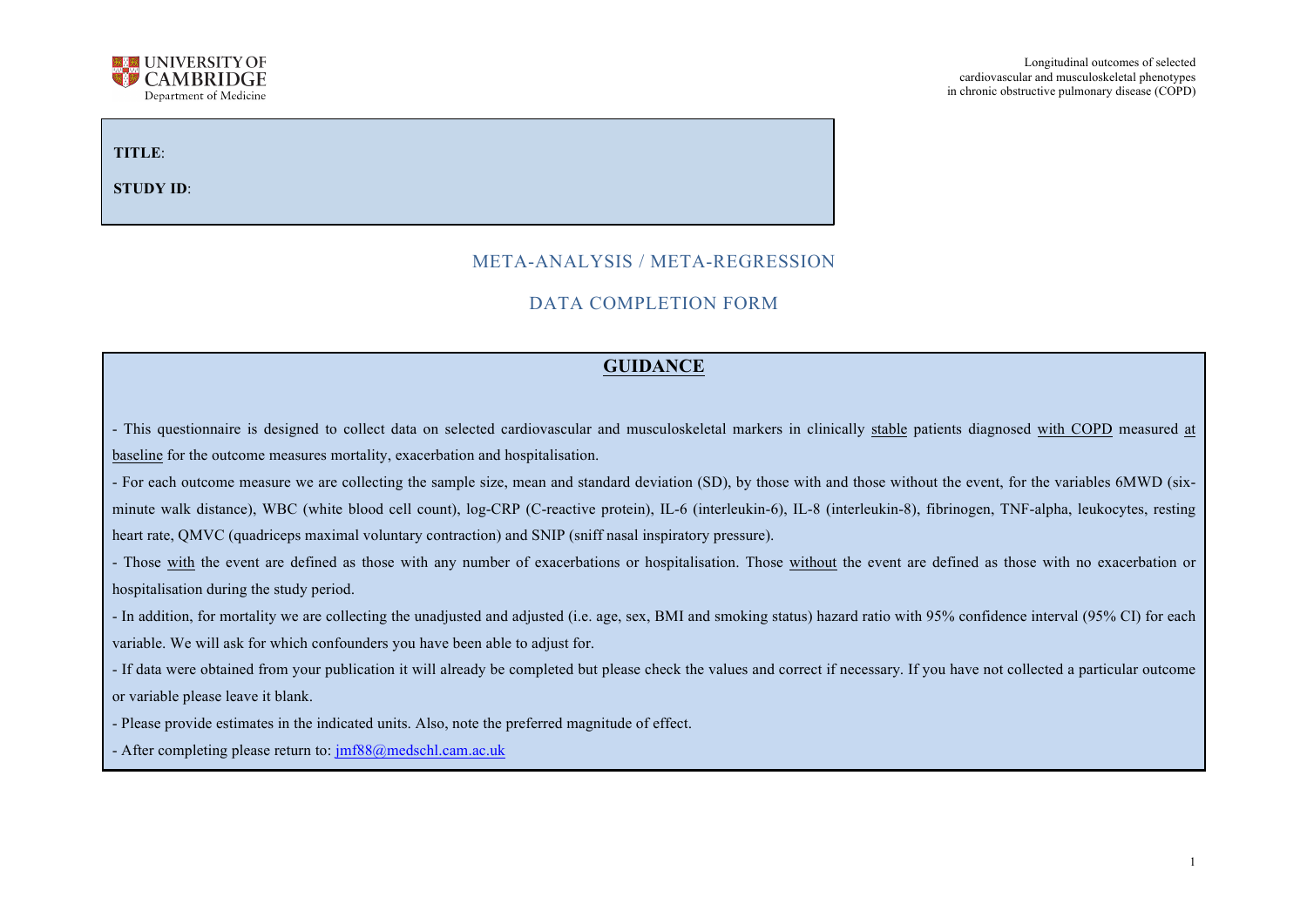

# **STUDY DETAILS**

DESIGN

*Indicate the study type*

■Cohort

Case-control

Other, (e.g. nested case-control or RCT): *please describe study design*

## LENGTH OF FOLLOW-UP

*Indicate the minimum length of follow-up in months*

Minimum: *months*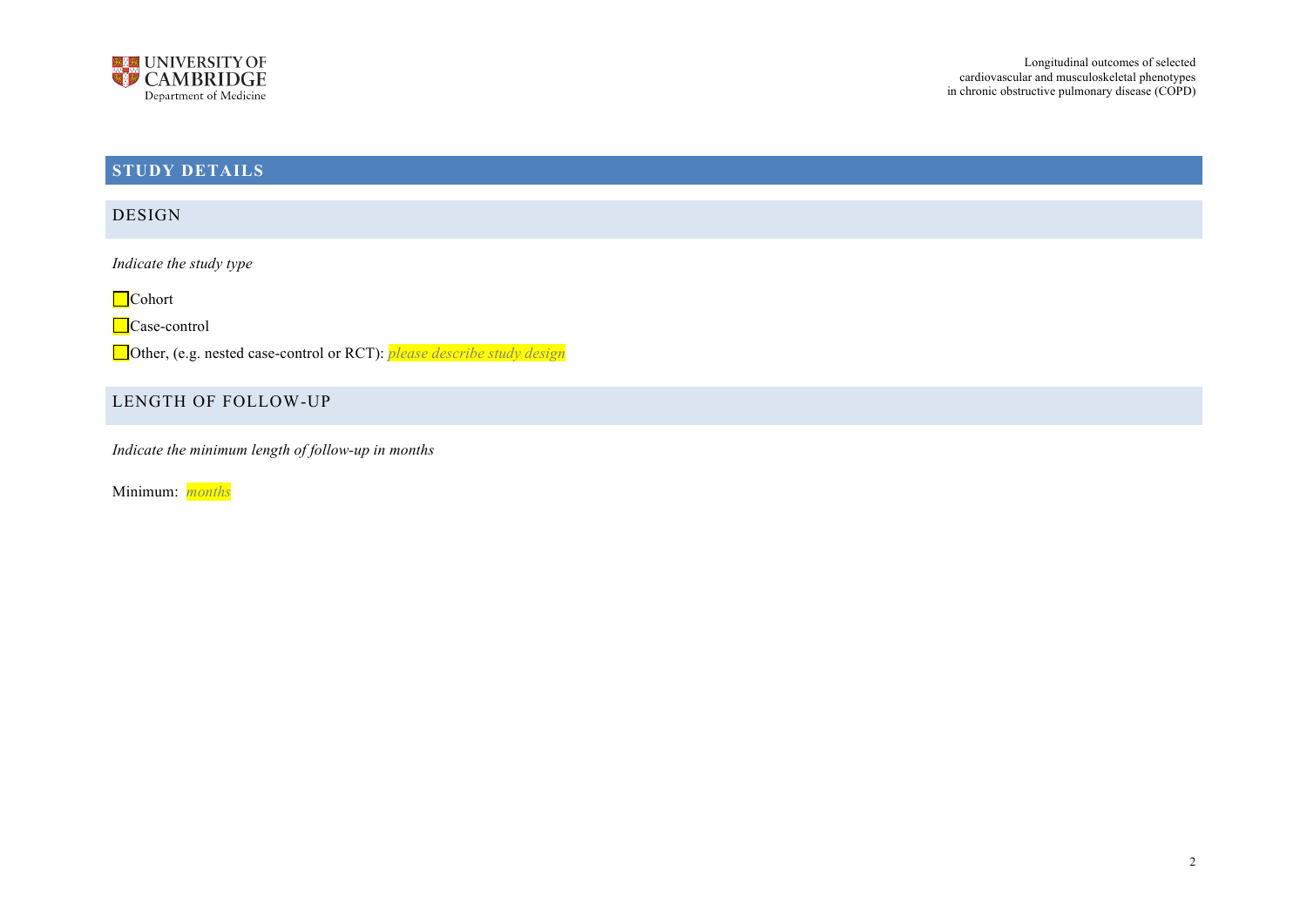

| <b>OUTCOME: MORTALITY</b> |                                       |                         |      |           |                         |      |           |                                       |                            |                                  |                              |                    |
|---------------------------|---------------------------------------|-------------------------|------|-----------|-------------------------|------|-----------|---------------------------------------|----------------------------|----------------------------------|------------------------------|--------------------|
| Marker                    |                                       | Survivors               |      |           | Non-survivors           |      |           | Units used<br>for effect<br>measure   | Unadjusted Hazard<br>Ratio |                                  | <b>Adjusted Hazard Ratio</b> |                    |
|                           | Units                                 | Sample<br>size          | Mean | <b>SD</b> | Sample<br>size          | Mean | <b>SD</b> |                                       | Estimate                   | 95% CI                           | Estimate                     | 95% CI             |
| 6MWD                      | meter                                 | $\overline{\mathbf{n}}$ | mean | SD        | $\overline{\mathbf{n}}$ | mean | SD        | per 50                                | Unadjust                   | $Lower -$                        | Adjusted                     | Lower-             |
|                           |                                       |                         |      |           |                         |      |           | meter                                 | ed HR                      | upper                            | <b>HR</b>                    | upper              |
| <b>WBC</b>                | mc/L                                  | $\overline{\mathbf{n}}$ | mean | SD        | $\overline{\mathbf{n}}$ | mean | SD        | mc/L                                  | Unadjust<br>ed HR          | $Lower -$<br>upper               | <b>Adjusted</b><br><b>HR</b> | Lower<br>upper     |
| log-CRP                   | mg/L                                  | $\overline{\mathbf{n}}$ | mean | SD        | $\overline{\mathbf{n}}$ | mean | SD        | mg/L                                  | Unadjust<br>ed HR          | $Lower -$<br>upper               | Adjusted<br><b>HR</b>        | Lower<br>upper     |
| $IL-6$                    | pg/ml                                 | $\overline{\mathbf{n}}$ | mean | SD        | $\overline{\mathbf{n}}$ | mean | SD        | pg/ml                                 | Unadjust<br>ed HR          | $_{\textcirc}$ ower $-$<br>upper | Adjusted<br><b>HR</b>        | Lower<br>upper     |
| $IL-8$                    | pg/ml                                 | $\overline{\mathbf{n}}$ | mean | SD        | $\overline{\mathbf{n}}$ | mean | SD        | pg/ml                                 | Unadjust<br>ed HR          | $_{\textcirc}$ ower $-$<br>upper | Adjusted<br><b>HR</b>        | Lower-<br>upper    |
| Fibrinogen                | g/dL                                  | $\overline{\mathbf{n}}$ | mean | SD        | $\overline{\mathbf{n}}$ | mean | SD        | g/dL                                  | Unadjust<br>ed HR          | $Lower -$<br>upper               | Adjusted<br><b>HR</b>        | $Lower -$<br>upper |
| TNF-alpha                 | pg/ml                                 | $\overline{\mathbf{n}}$ | mean | SD        | $\overline{\mathbf{n}}$ | mean | SD        | pg/ml                                 | Unadjust<br>ed HR          | $_{\textcirc}$ ower $-$<br>upper | Adjusted<br><b>HR</b>        | Lower<br>upper     |
| Leukocytes                | $\overline{\text{X}}$ 10 <sup>9</sup> | $\overline{\mathbf{n}}$ | mean | SD        | $\overline{\mathbf{n}}$ | mean | <b>SD</b> | $\overline{\text{X}}$ 10 <sup>9</sup> | Unadjust                   | Lower –                          | Adjusted                     | Lower-             |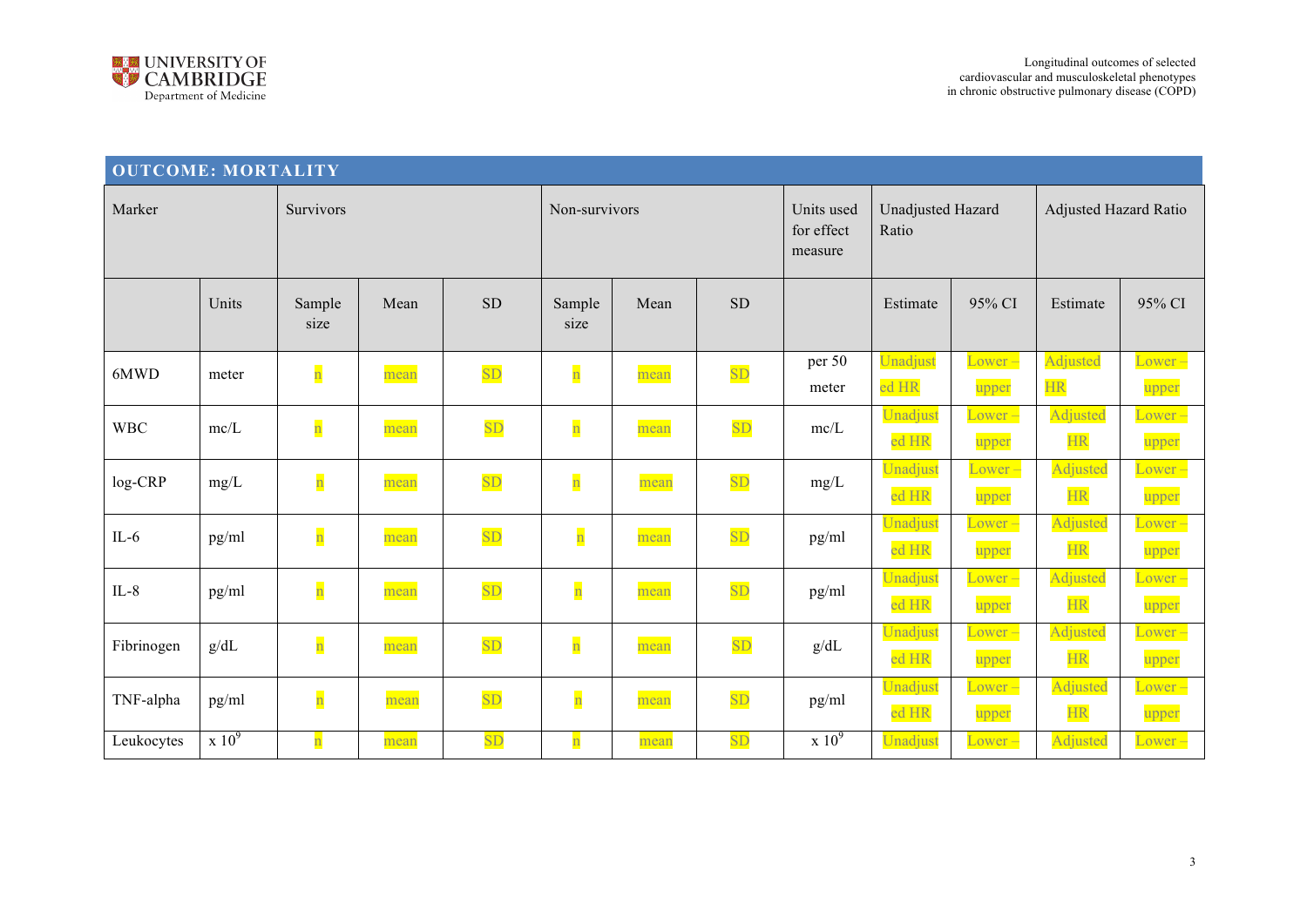

|             | cells/L            |      |                        |      |                        | cells/L            | ed HR    | upper     | <u>НК</u> | upper           |
|-------------|--------------------|------|------------------------|------|------------------------|--------------------|----------|-----------|-----------|-----------------|
| Resting     | bpm                | mean | $\overline{\text{SL}}$ | mean | $\overline{\text{SD}}$ | per 10 bpm         | Unadjust | $Lower -$ | Adjusted  | Lower –         |
| heart rate  |                    |      |                        |      |                        |                    | ed HR    | upper     | <b>HR</b> | upper           |
| QMVC        | kg                 | mean | $\overline{\text{SD}}$ | mean | SD                     | per 5 kg           | Unadjust | $Lower -$ | Adjusted  | $\angle$ ower – |
|             |                    |      |                        |      |                        |                    | ed HR    | upper     | <b>HR</b> | upper           |
| <b>SNIP</b> |                    |      | $\overline{\text{SL}}$ |      | SD                     | per 10             | Unadjust | $Lower -$ | Adjusted  | $Lower -$       |
|             | cmH <sub>2</sub> O | mean |                        | mean |                        | cmH <sub>2</sub> O | ed HR    | upper     | <b>HR</b> | upper           |

# ADJUSTMENT VARIABLES

*Select the variables you have adjusted for in the estimation of adjusted hazard ratios*

**D**Age

**S**ex

**B**MI

Smoking status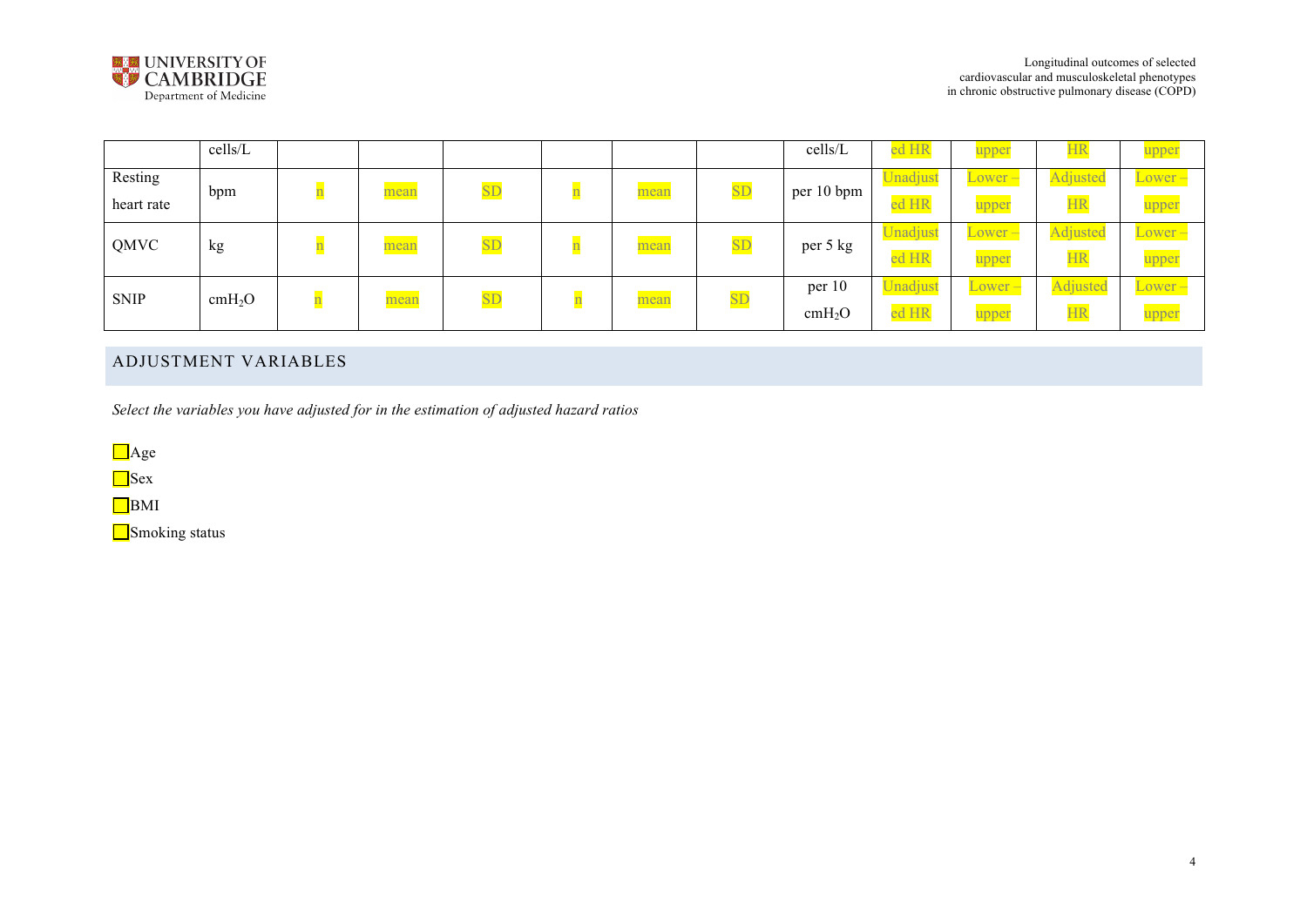

| <b>OUTCOME: EXACERBATION</b> |                                           |             |  |      |                  |  |                         |      |           |  |  |
|------------------------------|-------------------------------------------|-------------|--|------|------------------|--|-------------------------|------|-----------|--|--|
| Marker                       | Exacerbators                              |             |  |      | Non-exacerbators |  |                         |      |           |  |  |
|                              | Units                                     | Sample size |  | Mean | <b>SD</b>        |  | Sample size             | Mean | <b>SD</b> |  |  |
| 6MWD                         | meter                                     |             |  | mean | SD               |  |                         | mean | SD        |  |  |
| <b>WBC</b>                   | mc/L                                      |             |  | mean | <b>SD</b>        |  |                         | mean | SD        |  |  |
| log-CRP                      | $mg/L$                                    |             |  | mean | SD               |  | $\overline{\mathbf{n}}$ | mean | SD        |  |  |
| $IL-6$                       | pg/ml                                     |             |  | mean | SD               |  |                         | mean | <b>SD</b> |  |  |
| IL- $8$                      | pg/ml                                     |             |  | mean | SD               |  |                         | mean | SD        |  |  |
| Fibrinogen                   | $g/dL$                                    |             |  | mean | SD               |  |                         | mean | <b>SD</b> |  |  |
| TNF-alpha                    | pg/ml                                     |             |  | mean | SD               |  |                         | mean | <b>SD</b> |  |  |
| Leukocytes                   | $\overline{\chi}$ 10 <sup>9</sup> cells/L |             |  | mean | SD               |  |                         | mean | SD        |  |  |
| Resting heart rate           | bpm                                       |             |  | mean | SD               |  |                         | mean | SD        |  |  |
| QMVC                         | kg                                        |             |  | mean | SD               |  | $\mathbf n$             | mean | SD        |  |  |
| <b>SNIP</b>                  | cmH <sub>2</sub> O                        |             |  | mean | <b>SD</b>        |  |                         | mean | SD        |  |  |